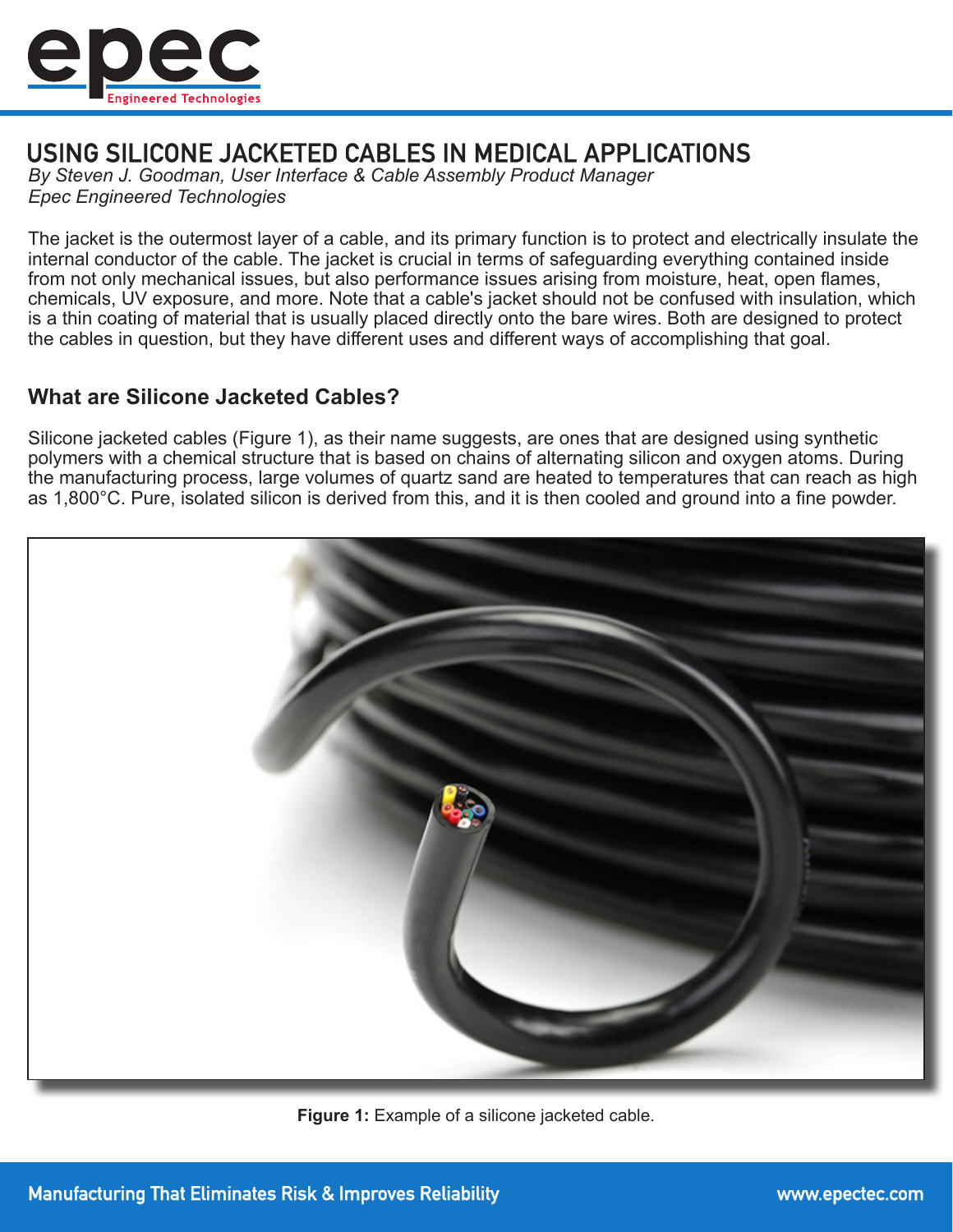![](_page_1_Picture_0.jpeg)

After combining that powder with methyl chlorine and heating it to trigger a chemical reaction, it is then mixed with additional industrial chemicals materials like dimethyldichlorosilane before everything is separated once again. After additional mixtures that are then heated to very precise temperatures, and following a lengthy distillation process, hydrochloric acid is then used to condense everything into polydimethylsiloxane. This contains the siloxane bond, which is the backbone of the silicone material that will then be used to manufacture raw silicone materials.

Now in a raw form, silicone is mixed and extruded around the cable per the [specific manufacturing process](https://www.epectec.com/cable-assemblies/processing-capabilities.html)  [involved](https://www.epectec.com/cable-assemblies/processing-capabilities.html). For many setups, a center conductor or jacketed wire is fed through a tool at high speeds where heated and viscous silicone wraps the cable and cools into the final extruded shape. This completed cable is then tested for continuity and for any irregularities in the outer jacket. What is produced from this highly complex process is a normal looking cable with exceptional flexibility, temperature resilience, and even biocompatibility.

Silicone cable jackets are usually selected because there is a unique design challenge. Some environments require superior flexibility, which offers ease-of-use advantages as well as long-term flex life and resilience to fatigue. This highly flexible jack also provides a tight minimum bend radius, allowing for the cable to be fed through narrow openings and corners. Silicone jackets are also chosen for extreme temperature applications since silicone is stable across a wide range of temperatures.

## **The Common Uses for Silicone Jacketed Cables**

Thanks not only to their inherent flexibility, their superior UV resistance, and their reliability under even extreme temperature conditions, silicone jacketed cables are commonly used across a wide array of different industries. They are commonly used for the purposes of serving as the insulation material for some residential and industrial wiring applications. Silicone jackets also regularly used for insulating and bundling [aircraft and aerospace](https://www.epectec.com/cable-assemblies/military-wire-harnesses.html) wiring harnesses for those same reasons, as well as the fact that cables in these environments are often subjected to the particularly harsh conditions that silicone jacketed cables are perfect for. Parts in this context are often exposed to both extreme heat and moisture, both qualities that silicone jacketed cables can stand up against in a way that alternative options cannot. As stated, silicone jacketed cables are popular in part due to their wide temperature range. They can be subjected to temperatures as low as -67°F and up to 400°F. There are also a few additional benefits of silicone jacketed cables worth noting, all of which make them an ideal solution for many industries. They offer excellent aging resistance, for example, even under extreme conditions. This makes them a perfect solution for projects that require accelerated aging tests and a guarantee the cables will not break down over time.

### **Silicone Jacketed Cables in the Medical Industry: Breaking Things Down**

To say that the stakes are high in terms of high reliability performance of [cable assemblies used medical](https://www.epectec.com/cable-assemblies/medical-device-cables.html)  [devices](https://www.epectec.com/cable-assemblies/medical-device-cables.html) (Figure 2) is a bit of an understatement. When you are talking about a piece of equipment used to monitor the fragile health of a patient, or an implantable device that is intended to keep someone alive, there is no room for error. It is no surprise that silicone jacketed cables are used in many different applications throughout the medical industry, especially for Class 1, Class 2, and Class 3 medical devices. These cables are commonly employed in applications including robotic systems, sensors, and cables that may come into direct contact with a patient (Figure 3). When designed properly, silicone jacketed ribbon cables can withstand millions of flex cycles without performance degradation. This high reliability performance is required for multi-axis motion systems, robotic arms, and many of the moving parts within advanced imaging systems.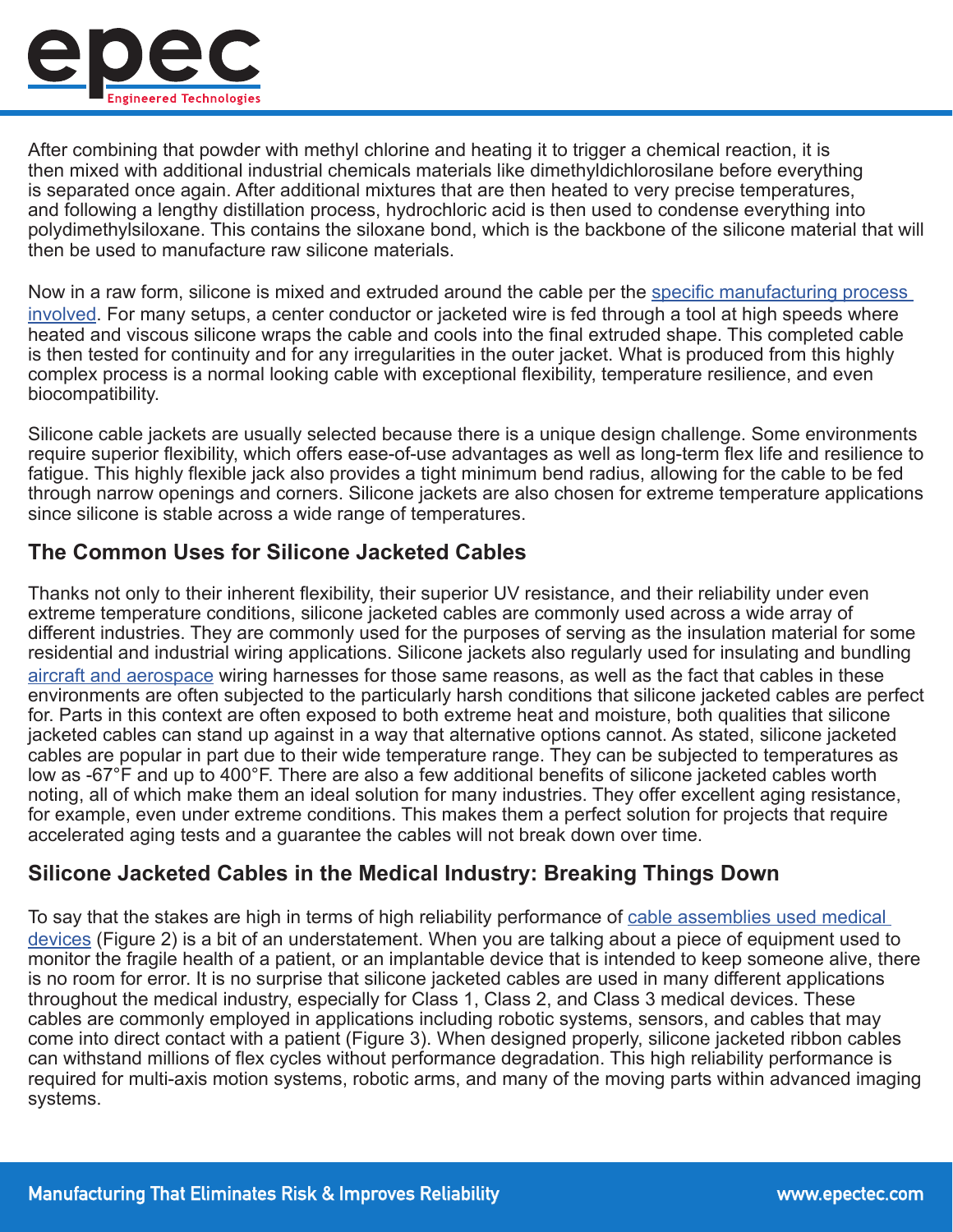![](_page_2_Picture_0.jpeg)

![](_page_2_Picture_1.jpeg)

**Figure 2:** Cable assembly used in medical device.

Silicone jacketed cables are also used to support several types of handheld devices that medical professionals have come to depend on. One of the most important concerns for items that come into direct patient contact is sterilization. Electronic medical devices used in healthcare settings must be sterilized after every procedure. this typically requires the use of an autoclave, which is a particular type of machine used to steam and sterilize equipment and other objects. Due to the extreme temperatures present inside the autoclave, any bacteria, viruses, fungi, and spores that may be on the items in question are inactivated. Autoclaves are found in a wide array of different medical environments from hospitals to laboratories to any other place where the sterility of equipment is of the utmost importance. Silicone jacketed cables are also subjected to frequent cleaning and disinfection procedures after they go through the autoclave sterilization process (often with harsh chemicals) to make sure that there is no change of pathogens remaining.

Silicone jacketed cables emerge as one of few material choices for these situations as their superior chemical resistance and resilience across wide range of temperatures make them more than capable of withstanding repeated cleaning, sterilization, and disinfection. If one-time use is a requirement, silicone jacketed cables can survive the initial sterilization and have become popular in both "one-time use" and reusable medical items. Although silicone performs exceptionally in extreme temperatures and high-flex applications, the most important benefit of silicone is the biocompatible nature of the material. Most silicone is engineered and produced to comply with both Food and Drug Administration (FDA) and ISO 10993 biocompatibility standards. This means that silicone is not harmful to living tissue, which is particularly important when you are designing a product that will eventually be implanted inside the human body. Silicone jacketing is a great option for any cable applications that demand physical contact with human skin and carry a biocompatibility designation.